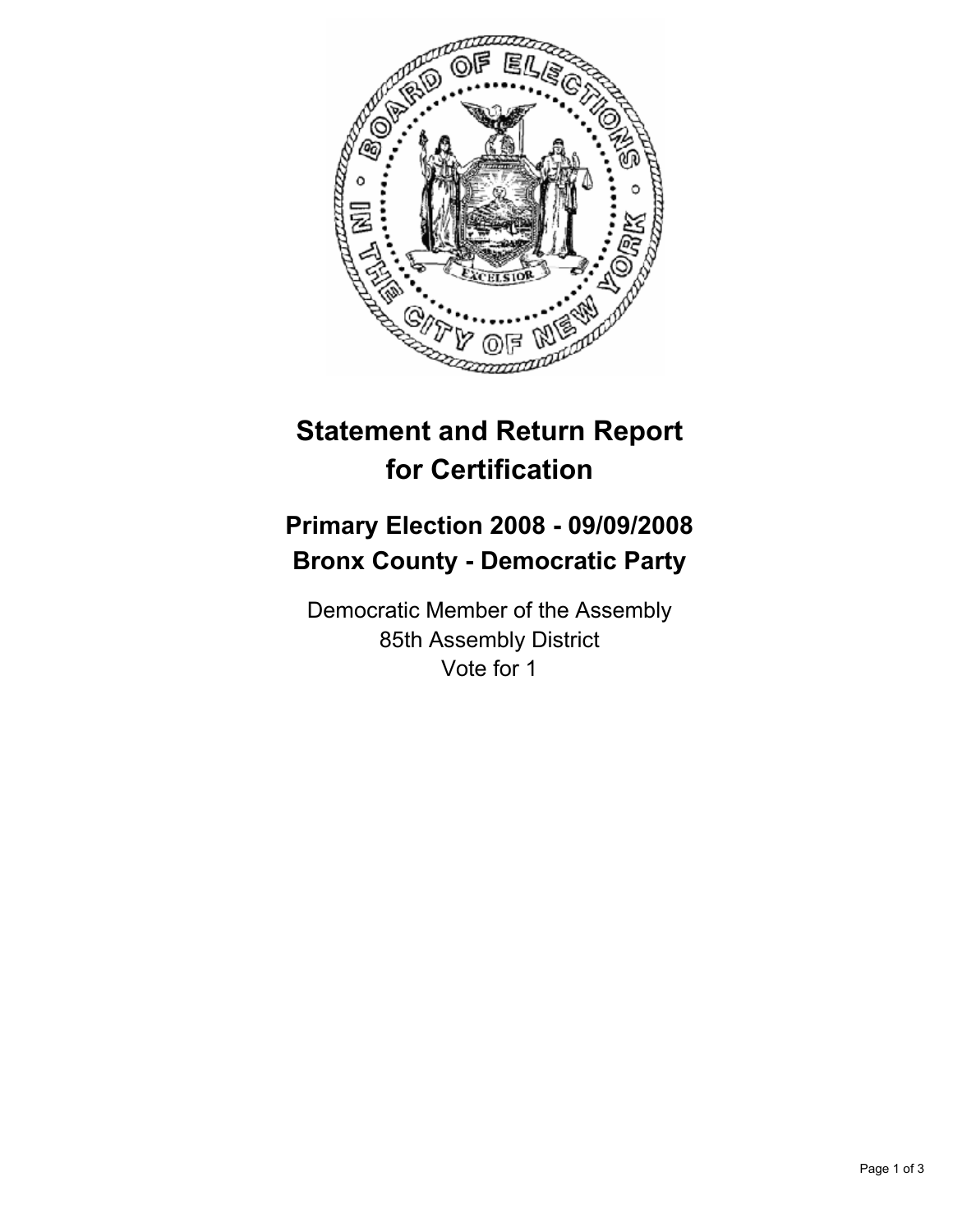

## **Assembly District 85**

| <b>Total Votes</b> | 3,897 |
|--------------------|-------|
| RUBEN DIAZ JR.     | 3,350 |
| <b>ISRAEL CRUZ</b> | 547   |
| AFFIDAVIT          | 257   |
| ABSENTEE/MILITARY  | 98    |
| <b>EMERGENCY</b>   | 13    |